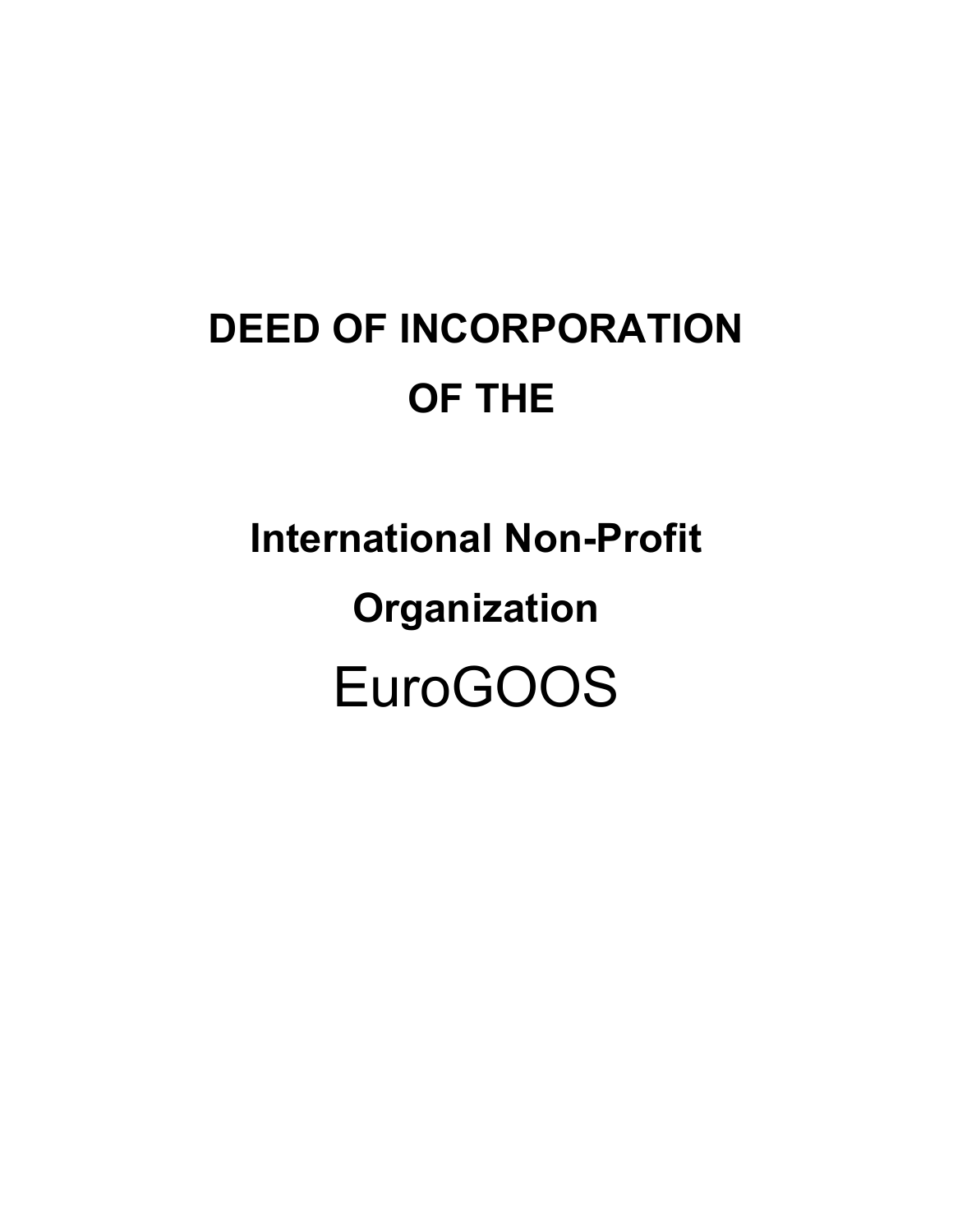#### **"EuroGOOS"**

International Non-Profit Organization

Avenue Louise 231

1050 Ixelles

## **FORMATION- ARTICLES OF ASSOCIATION - APPOINTMENTS**

THE YEAR TWO THOUSAND AND TWELVE

ON \_\_\_\_\_\_\_\_\_\_\_\_\_\_\_\_\_\_\_\_\_\_

## **HAVE APPEARED:**

- 1. **The Royal Belgian Institute of Natural Sciences**, services of the prime minister, with registered office at Vautierstraat 29, B-1000 Brussels, Belgium, registered with the Crossroads Enterprise Bank under the number BE0353.070.496; and
- 2. **Havforskningsinstituttet**, with registered office at Nordnesgaten 50, 5817 Bergen, Norway, registered under the number 971349077.

#### **Representation**

The appearing parties mentioned sub1 and 2 are here validly represented by

pursuant to powers of attorney which shall remain attached to this deed

The parties appearing, represented as aforementioned, hereinafter referred to individually as "Member" and collectively as "Members", have asked me, the undersigned civil-law notary, to establish, by authentic deed, the formation and the Articles of Association of the International Non-Profit Organization mentioned hereafter, which they declare to have established as follows: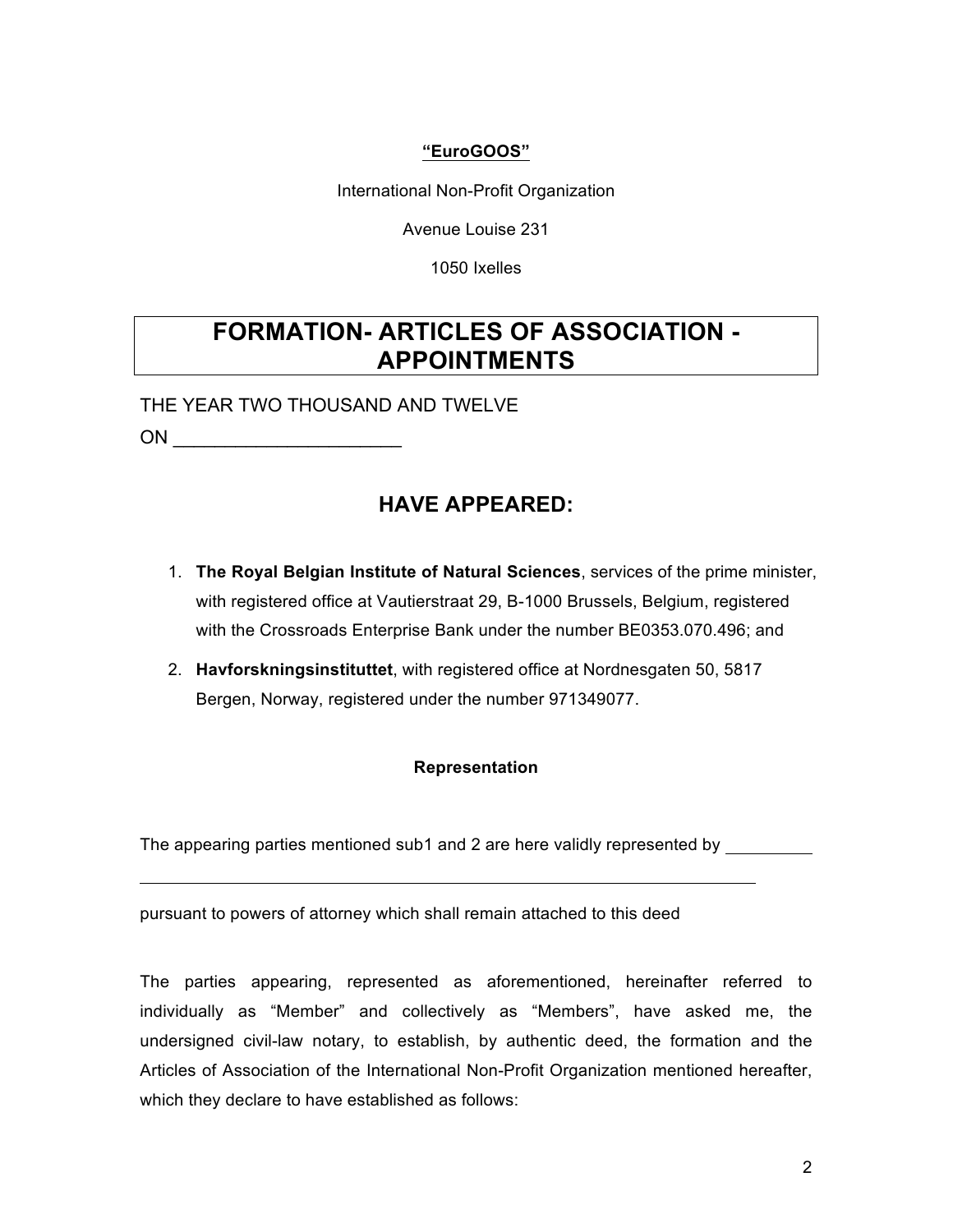#### **PREAMBLE**

WHEREAS, EuroGOOS was established as an informal association without legal personality on 14 December 1994 in Rome;

WHEREAS, in order to strengthen and further the development and achievements of the association, a new constitutional agreement was entered into on 3 December 1999 with a view to providing a regulatory framework for the co-ordination of projects, administration of subscriptions from members, the planning and conduct of meetings, the support for subsidiary bodies and committees, and accountability of the use of resources;

WHEREAS, EuroGOOS has been exploring to establish a transformation of the existing informal association into a body with legal personality separate from its members with a view to increasing its efficiency, improving its representation of members' views, and establishing the capacity to present project proposals and, if successful, to sign contracts or agreements in its own name with third parties including the EC or other European bodies to advance the collective objectives of its members;

NOW, THEREFORE, the undersigned have agreed to establish an International Non-Profit Organization governed by the laws of Belgium, particularly Title III of the Act of 27 June 1921 on non-profit organizations, foundations and international non-profit organizations (hereinafter, the "**Act**"), and by the present Articles of Association.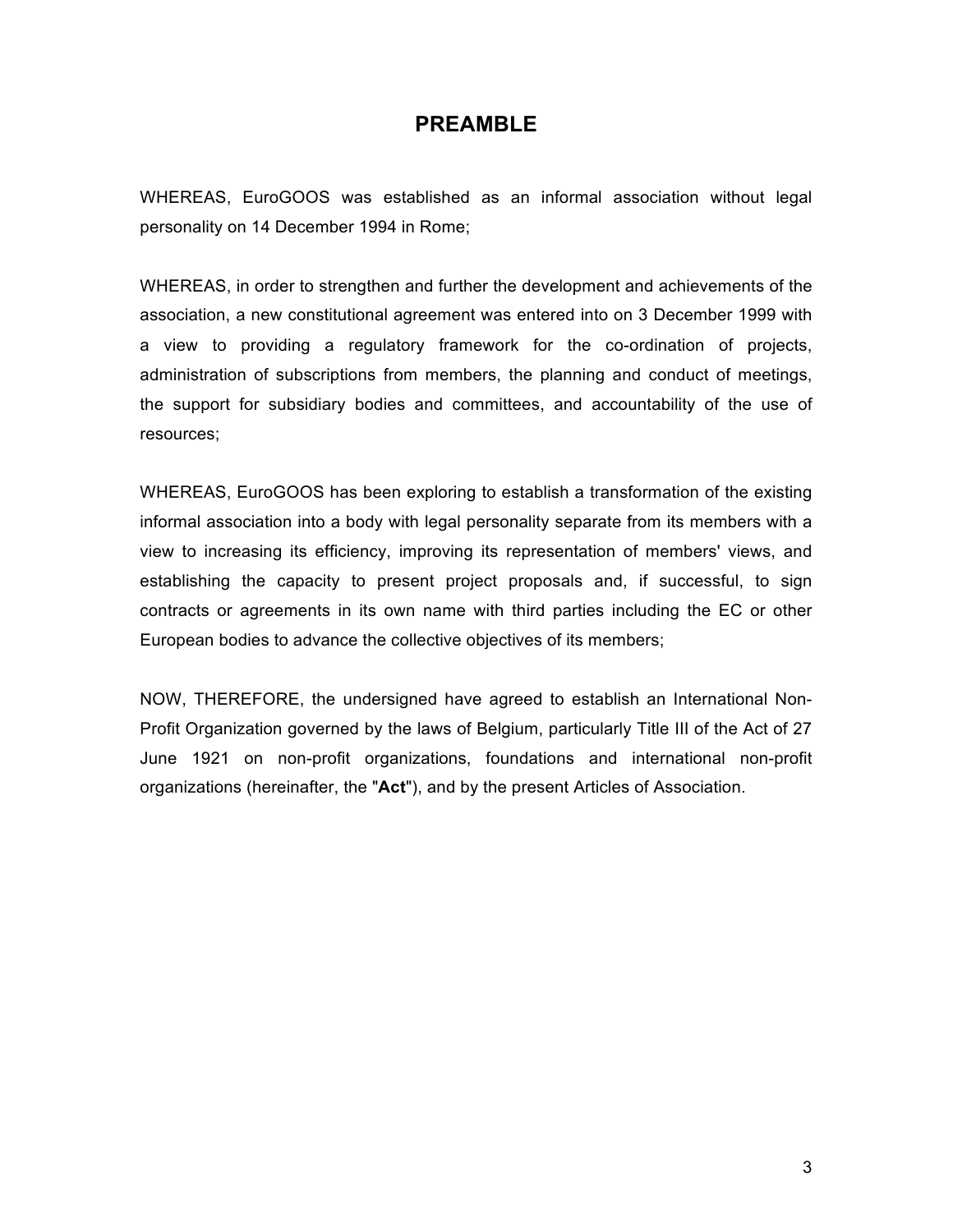## **ARTICLES OF ASSOCIATION**

#### **ARTICLE 1**

Name

- 1. The organization's name is "EuroGOOS" (hereinafter, the "Organization"). The Organization is incorporated as an International Non-profit Organization (*association internationale sans but lucratif* or abbreviated *AISBL*) in accordance with the Belgian Act of 27 June 1921 on the non-profit organizations, the international non-profit organizations and the foundations, as amended from time to time, first published in the Belgian State Gazette of 1 July 1921 (the "**Act**").
- 2. All instruments, invoices, announcements, publications and other documents (including electronic communication) produced by the Organization shall mention the name of the Organization and this name shall always be preceded or followed by the words "association internationale sans but lucratif" or the abbreviation "AISBL" and indicate the registered office of the Organization.

## **ARTICLE 2**

#### Purpose

- 1. The Organization, which does not seek financial gain, aims to work in the collective interest of its members to improve the quality and cost effectiveness in the production of operational oceanographic services at national, regional and global levels.
- 2. More specifically the purpose of the Organization is:

.

- (i) Identify European priorities for operational oceanography;
- (ii) Promote operational oceanography and the development of underpinning science and technology at regional and global scales;
- (iii) Foster cooperation and coordination within operational oceanography at regional and global scales, including the establishment or recognition,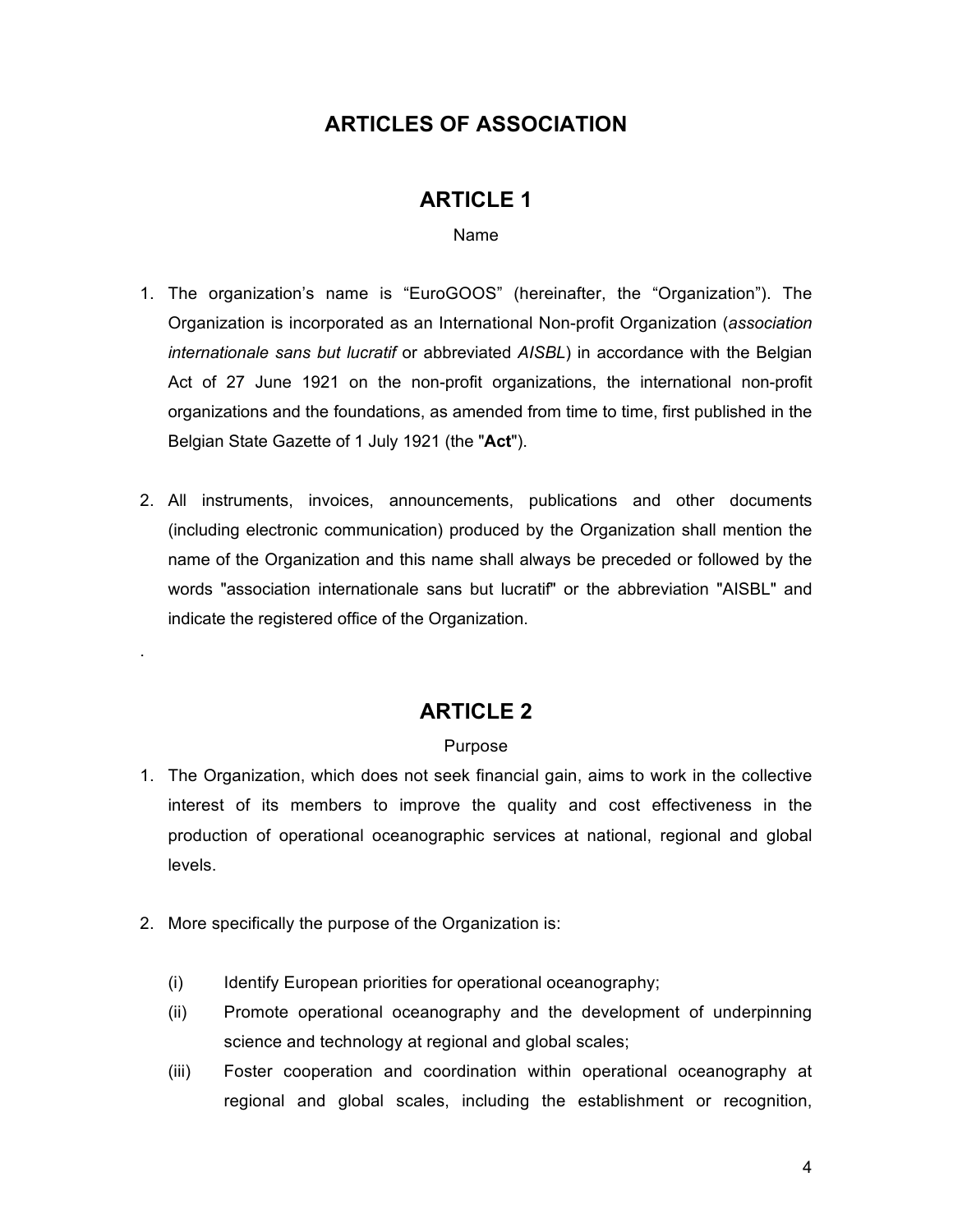support and coordination of Regional Operational Oceanographic Systems (ROOSs);

- (iv) Promote and coordinate the development of commonly available, operational, observation and model-based, products and services; and
- (v) Ensure coordination of the European contribution to sustained marine observational systems necessary to meet the requirements for all marinerelated purposes, including research, operational oceanography, and regular assessments of the state of our seas and oceans.
- 3. To achieve that purpose, the Organization shall also represent its Members, collectively, vis-à-vis the appropriate third parties, including public authorities or public bodies such as the relevant institutions of the European Union (including, but not limited to, the European Commission). Within its mission, the Organization shall, *inter alia*, act as an interface between its Members and third parties to enable in areas of collective interest of the Members (i) enhancement of coordination and cooperation among the Members; (ii) participation in calls for proposals in respect of (externally funded) projects; and (iii) the signing of agreements or contracts with relevant third parties, including external funding of activities.
- 4. The Organization can also take any interest in a legal entity if this would further the achievement of the abovementioned non profit objectives.

In addition, the Organization may carry out all activities, both in Belgium and abroad, which directly or indirectly further or promote the achievement of the abovementioned non profit objectives, including secondary commercial and profitable activities within the boundaries of what is legally accepted and of which the profits shall always be fully reserved for the realization of the non profit objectives.

## **ARTICLE 3**

#### Registered Office

1. The registered office of the Organization is established at Avenue Louise 231, 1050 Ixelles, Belgium.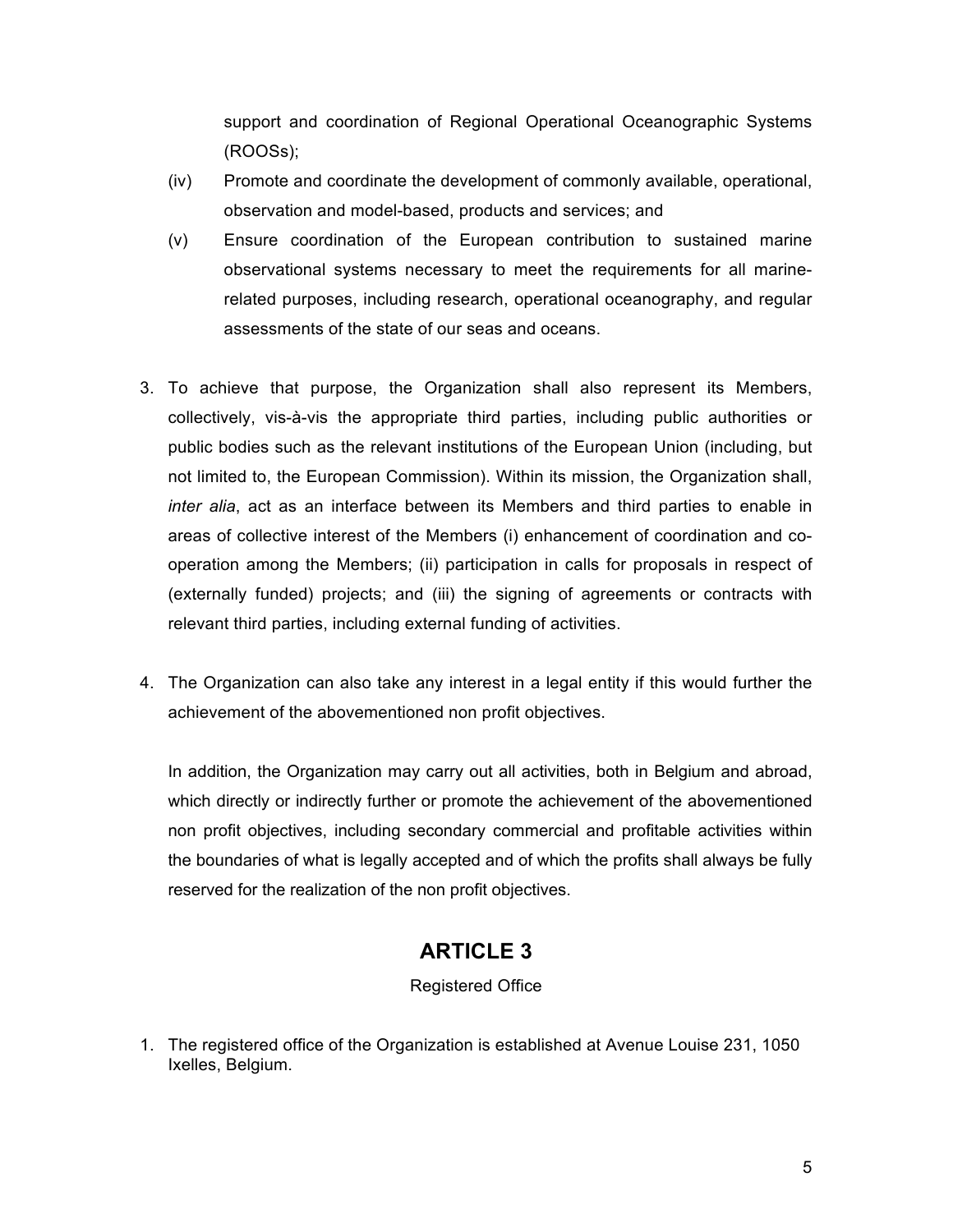- 2. The registered office may be transferred to any other location in Belgium in accordance with the applicable legislation on languages by the Executive Directors Board. This decision constitutes an amendment to the articles of association. The Executive Directors Board shall publish any change to the address of the Organization's registered office in the Annexes to the *Belgian State Gazette*.
- 3. The Executive Directors Board is also authorized to set up administrative offices and branches both in Belgium and abroad.
- 4. The registered office of the Organization shall be mentioned clearly visible on all documents produced by the Organization.

#### **Members**

- 1. The Organization is composed of its signatory members and members that are subsequently admitted (together the "**Members**").
- 2. All the Organization's Members fall within the same, single category of members and will have equal rights and obligations, as further specified herein and having regard to the provisions of article 12.1 of these Articles of Association.
- 3. By the mere fact of their membership, the Organization's Members shall abide by the articles of association, the internal rules that will be adopted by the Members and amended from time to time thereafter, pursuant to article 8.6 of these Articles of Association ("**Internal Rules**") and decisions taken at the annual and extraordinary general meetings.

## **ARTICLE 5**

#### Resignation of a Member

1. A Member may decide to leave the Organization. Notification shall be made in writing to the Chairperson as defined below at least six months prior to 31 December of the relevant year. Its departure shall take effect at 1 January of the following year.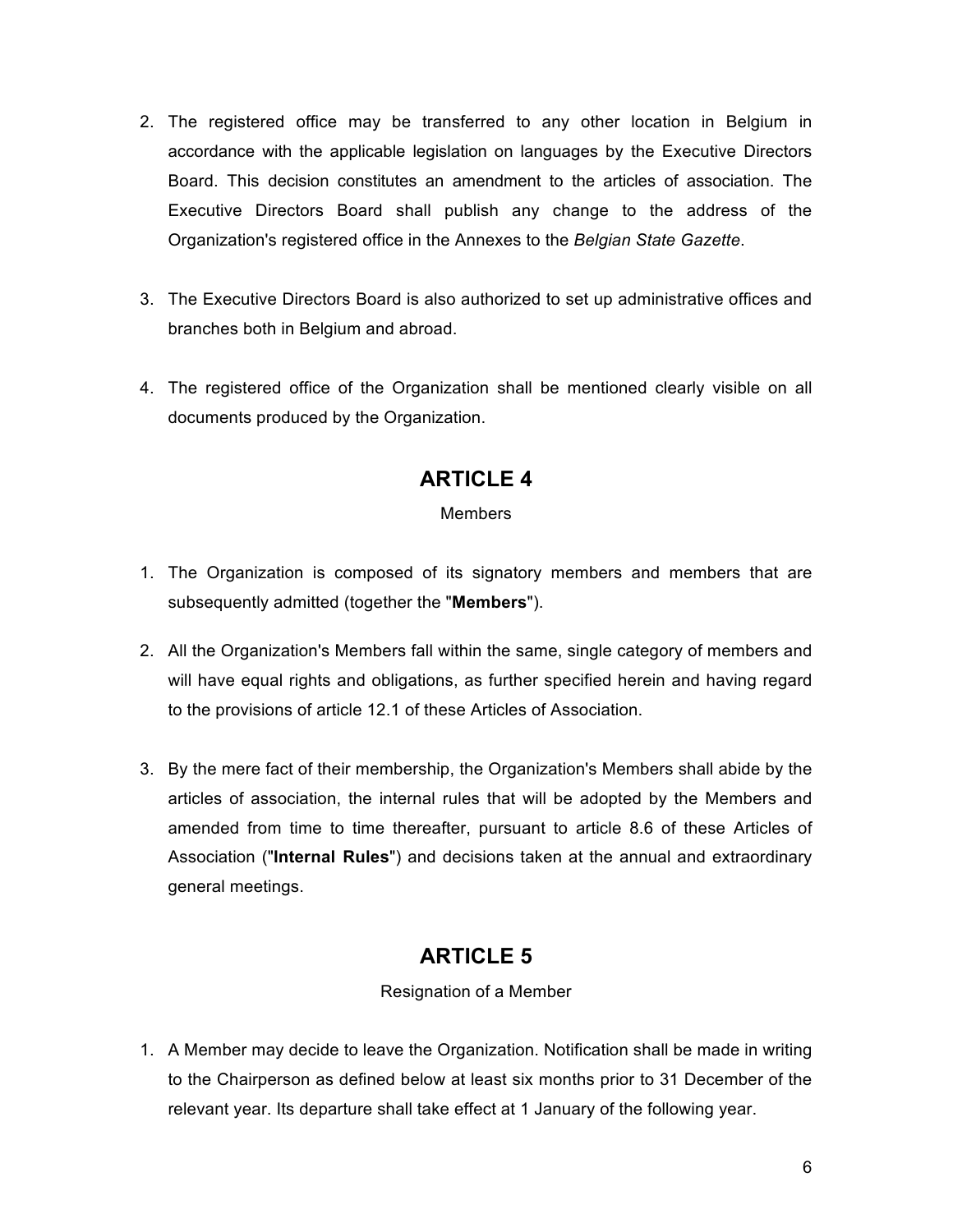- 2. In the case of one or more Members leaving the Organization, the Organization shall continue with the remaining Members. The Organization should have at least two Members. In the event that only one Member remains, the remaining Member will take the necessary steps to have a second Member admitted within forty-five days.
- 3. Any Member who, through resignation, ceases to belong to the Organization, shall not be entitled to any share of the Organization's funds and may not claim a refund of membership dues previously paid.

#### Exclusion of a Member

- 1. In the event of a Member putting the Organization's activities at risk by not meeting its obligations or commitments vis-à-vis the Organization, included but not limited to any payment obligations, the General Meeting may decide the exclusion of that Member, whereby such Member shall not be taken into account for presence or approval quorum.
- 2. Any Member who, through exclusion, ceases to belong to the Organization, shall not be entitled to any share of the Organization's funds and may not claim a refund of membership dues previously paid.

## **ARTICLE 7**

#### New Members

- 1. New Members must be admitted by the General Meeting. Admission guidelines and criteria are set out in the Internal Rules, it being understood that at least the (corporate) purpose of the candidate member should be compatible with the purpose of the Organization.
- 2. Members who on the date of these Articles of Association are members of the EuroGOOS association but who are not founding Members of the Organization shall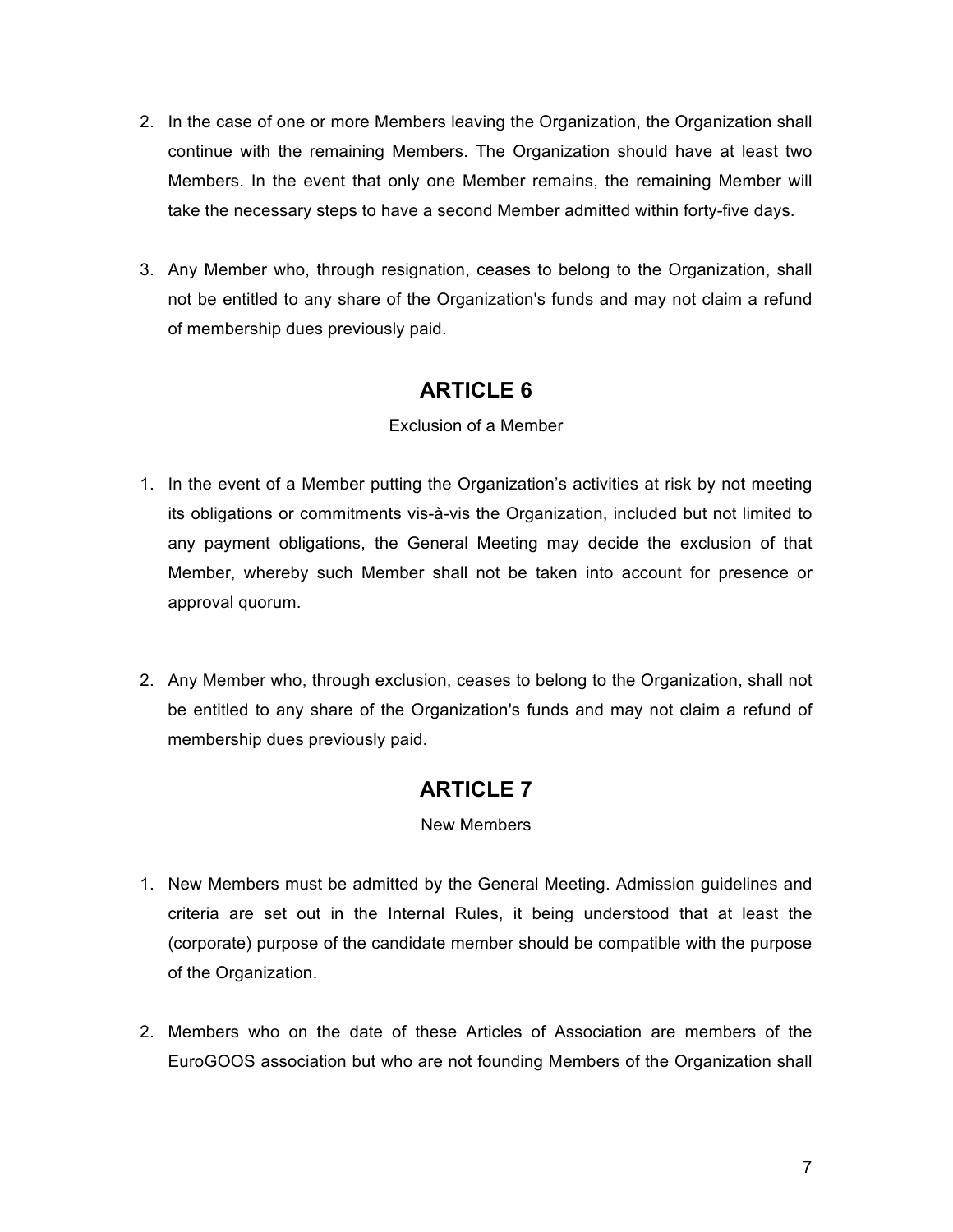be automatically admitted as a Member upon notification of their written request for affiliation addressed to the Organization.

## **ARTICLE 8**

Annual Meeting and Extraordinary General Meetings

- 1. The Members' general meeting ("**General Meeting**") shall be composed of one (1) representative for each Member. Representatives may be assisted by advisers.
- 2. A Member may represent up to two (2) other Members at a General Meeting. A written power of attorney shall be required for that purpose. The represented Member(s) shall then be considered as present.
- 3. The Organization shall in each calendar year hold an annual General Meeting (the "**Annual Meeting**") in addition to any other General Meetings in that year ("**Extraordinary General Meeting**") and shall specify the meeting as such in the notices calling it. The Annual Meeting shall be held at the registered office of the Organization in the month of May. The Members, by unanimous vote, can however decide to hold the Annual Meeting of a given year at another place and/or advance or postpone such Annual Meeting, provided that the annual accounts of the Organization are prepared and approved timely in accordance with Belgian law.
- 4. The General Meeting shall appoint a chairperson and a vice-Chairperson of the Organization (the "**Chairperson**" and the "**Vice-Chairperson**") for three years, eligible for re-election only once for two years, giving a maximum term of five years. As a departure from this rule, the first Chairperson and Vice-Chairperson shall be appointed by the founders of the Organization which can determine the term of the mandate at their discretion. The Chairperson and Vice-Chairperson shall be selected among the members of the Executive Directors Board. The Chairperson and Vice-Chairperson shall be appointed by a simple majority of those Members present and voting.
- 5. Major items of policy shall be discussed and decided at the Annual Meeting, including the establishment of projects, formation of subsidiary bodies, establishment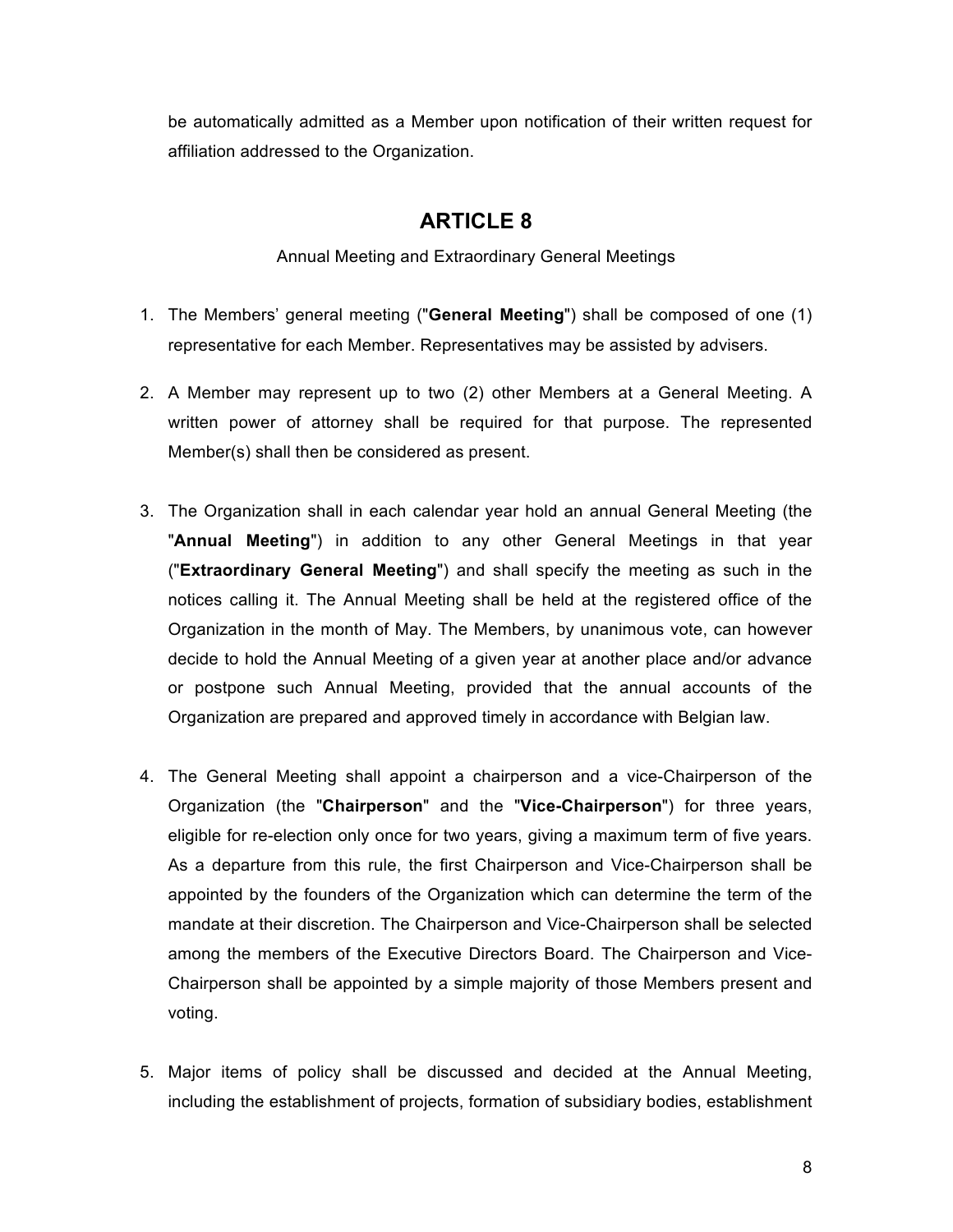and recognition of ROOSs, review of work, with instructions and guidance for the Executive Directors Board for the coming year. If useful or necessary, such items can also be discussed in an Extraordinary General Meeting.

- 6. The General Meeting shall from time to time make and adopt, alter, supplement or repeal the Internal Rules as it shall deem appropriate for the proper conduct of the Organization.
- 7. The Annual Meeting shall receive reports from the chairperson of the Executive Directors Board and the Secretary General. The annual accounts on the previous financial year as well as the budget for the following year, shall be submitted for approval to the Annual Meeting. The membership contribution shall be fixed by the Annual Meeting. If the Annual Meeting fails to approve the amount of the fees, the membership contribution of the previous year will remain in force.
- 8. Appointment of the members of the Executive Directors Board shall be conducted at the Annual Meeting, unless a director has resigned and a new director needs to be appointed (in which case the appointment can also take place in an Extraordinary General Meeting). The members of the Executive Directors Board shall be appointed by a simple majority of those Members present and voting. Dismissal of an Executive Director is also decided by the General Meeting in accordance with Article 10.11. Admission of new Members shall be conducted at a General Meeting.
- 9. The Executive Directors Board may call a General Meeting and, on the request of 25 per cent of the Members, shall forthwith proceed to convene a General Meeting. The date of such meeting should be decided within three (3) weeks of receipt of the request.
- 10. An Annual Meeting and a General Meeting called for the passing of any resolution shall be called by at least thirty-one days' notice. A General Meeting may be called by shorter notice if this is agreed by all the Members entitled to attend and vote at the meeting. The notice shall specify the time and place of the meeting and the general nature of the business to be transacted and, in the case of the Annual Meeting, shall specify the meeting as such.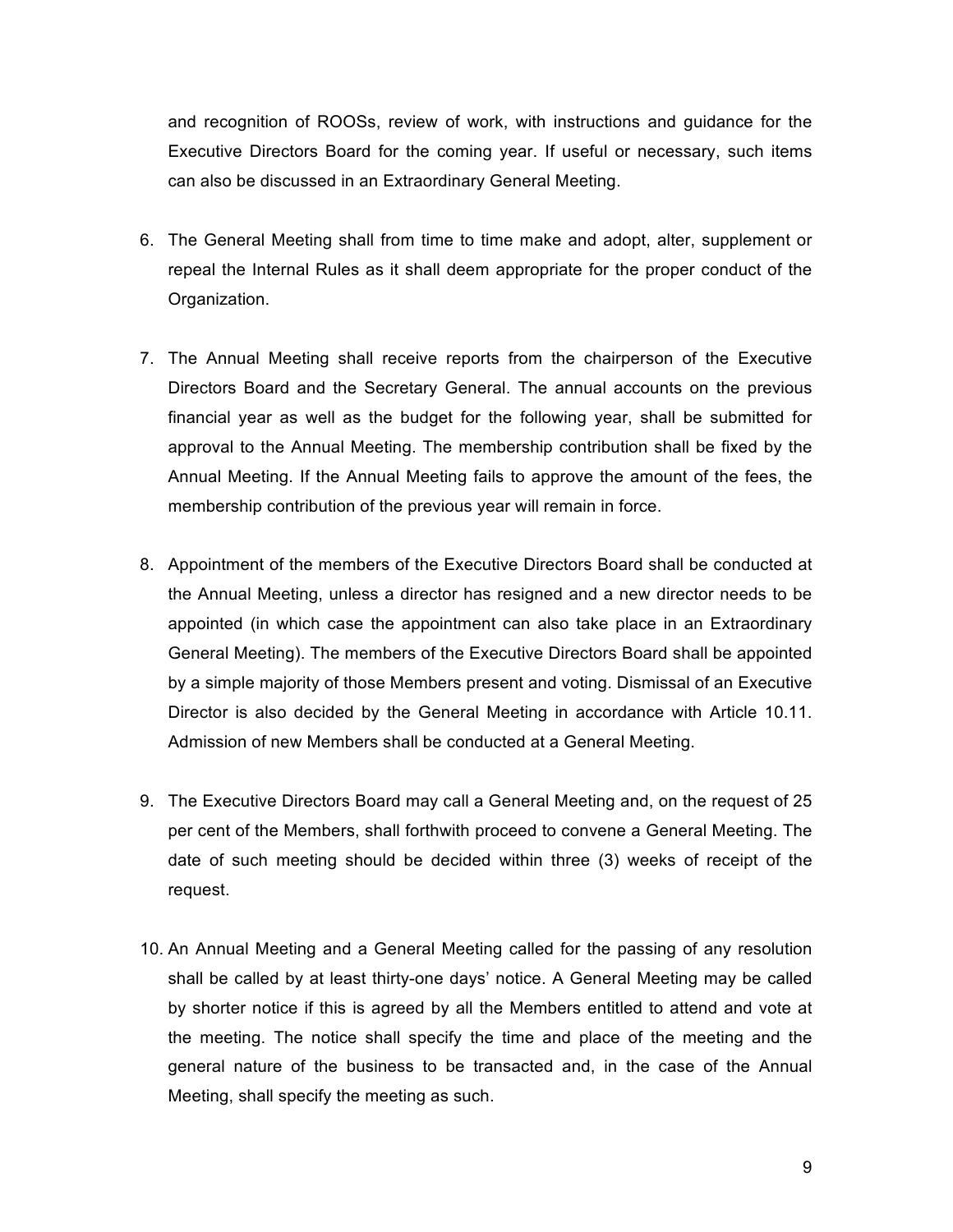- 11. No business shall be transacted at any meeting unless a quorum of the Members is present. The presence of one third of the Members shall constitute the necessary quorum.
- 12. Resolutions of the Annual Meeting and General Meetings shall be recorded in a register and signed by the Chairperson and Vice-Chairperson. The register is kept at the Organization's registered office and is open to all Members for inspection.
- 13. Third parties may ask to be informed about the resolutions of the General Meetings.. Their written request, giving reasons, should be sent to the Executive Directors Board, which is solely authorized to deal with the request.

Voting and Consensus at General Meetings

1. Unless expressly specified otherwise in these Articles of Association or in the law, all issues raised at any General Meeting shall, if possible, be decided with the unanimous consent of all Members present at such meeting and all Members shall use their respective reasonable endeavours to reach consensus in relation to all issues at each meeting.

If on any matter relating to the affairs of the Organization has been deliberated by a General Meeting and no decision or resolution has been taken at the meeting in relation to the matter by reason of the non-unanimous consent of all Members present and voting, such matter shall be carried over to a further General Meeting to be held within three months of the date of the meeting at which the matter was first raised (the "**Adjourned Meeting**"), unless it is specifically stated in these Articles of Association that unanimity of votes is required for a specific matter.

Pending the Adjourned Meeting, the Members shall continue to use their reasonable endeavours to liaise with each other to obtain a common consensus with a view to agreeing the matter to be decided at the Adjourned Meeting.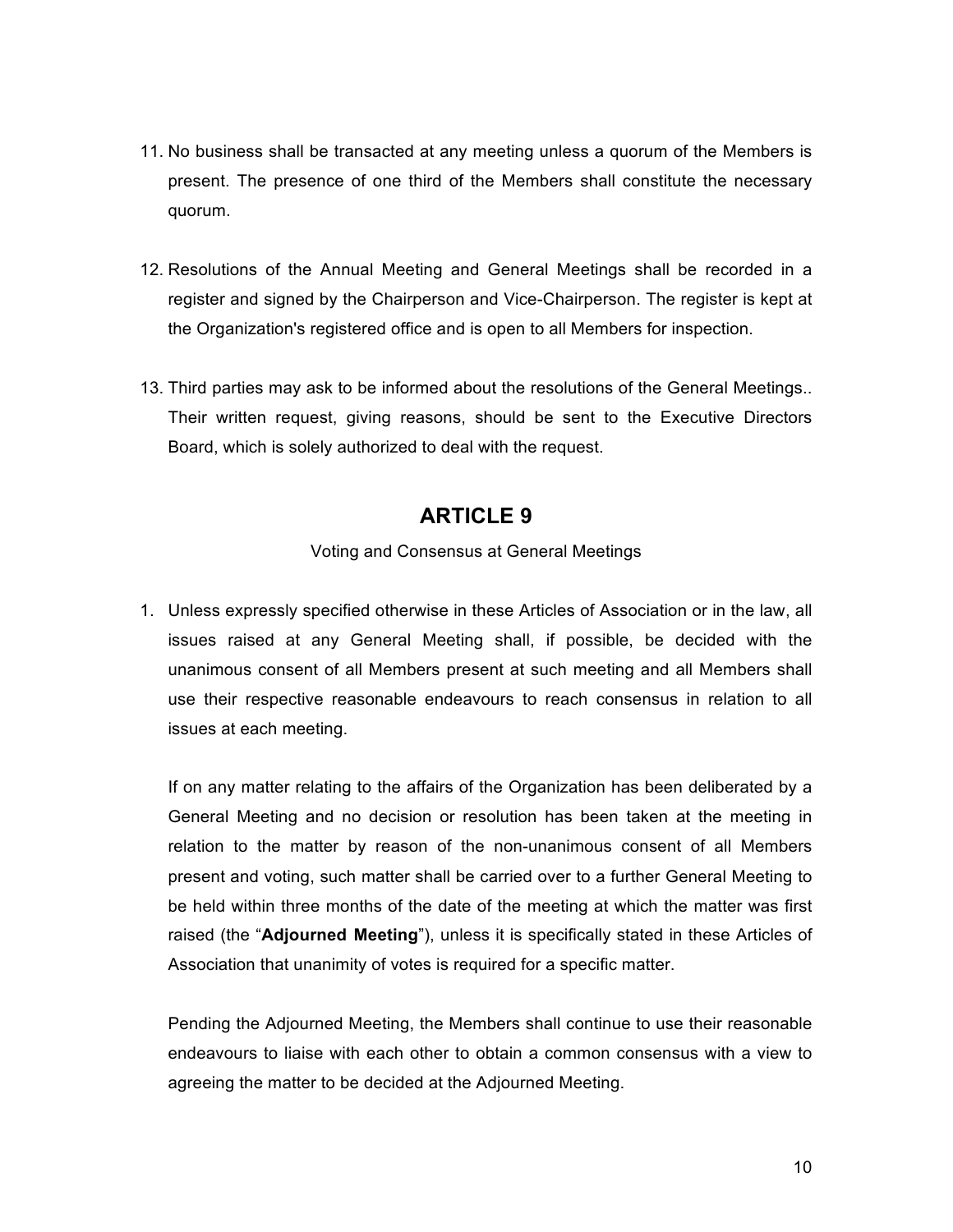If, at an Adjourned Meeting and following an appropriate period of debate, a matter cannot be agreed upon by all Members present and voting, then the matter shall be decided by a majority of 75 per cent of those Members present and voting.

2. Each Member has one (1) vote.

## **ARTICLE 10**

#### Executive Directors Board

- 1. The activities of the Organization shall be managed by the executive directors board (*Conseil d'administration*) ("**Executive Directors Board**").
- 2. The Executive Directors Board shall be fully empowered to govern and manage the Organization, save for those powers reserved for the General Meeting.
- 3. Unless otherwise determined by resolution of the General Meeting, the number of Executive Directors shall not be less than four and shall not be more than seven.
- 4. Executive Directors are appointed by the Annual Meeting for three years, eligible for re-election only once for three years, giving a maximum term of six years. If an Executive Director has resigned or is dismissed and a new director needs to be appointed, such decision can also take place in an Extraordinary General Meeting. As a departure from this rule, the first Executive Directors shall be appointed by the founders of the Organization which can determine the term of the mandate at their discretion. If a director needs to be appointed in replacement of a director which has resigned or is dismissed, such new Executive Director shall be appointed for the remainder of the term of office of the Executive Director which resigned or was dismissed.
- 5. Any Executive Director may resign prior to the expiry of his term by giving notice to the Organization, but shall remain in office until his or her replacement has been ensured.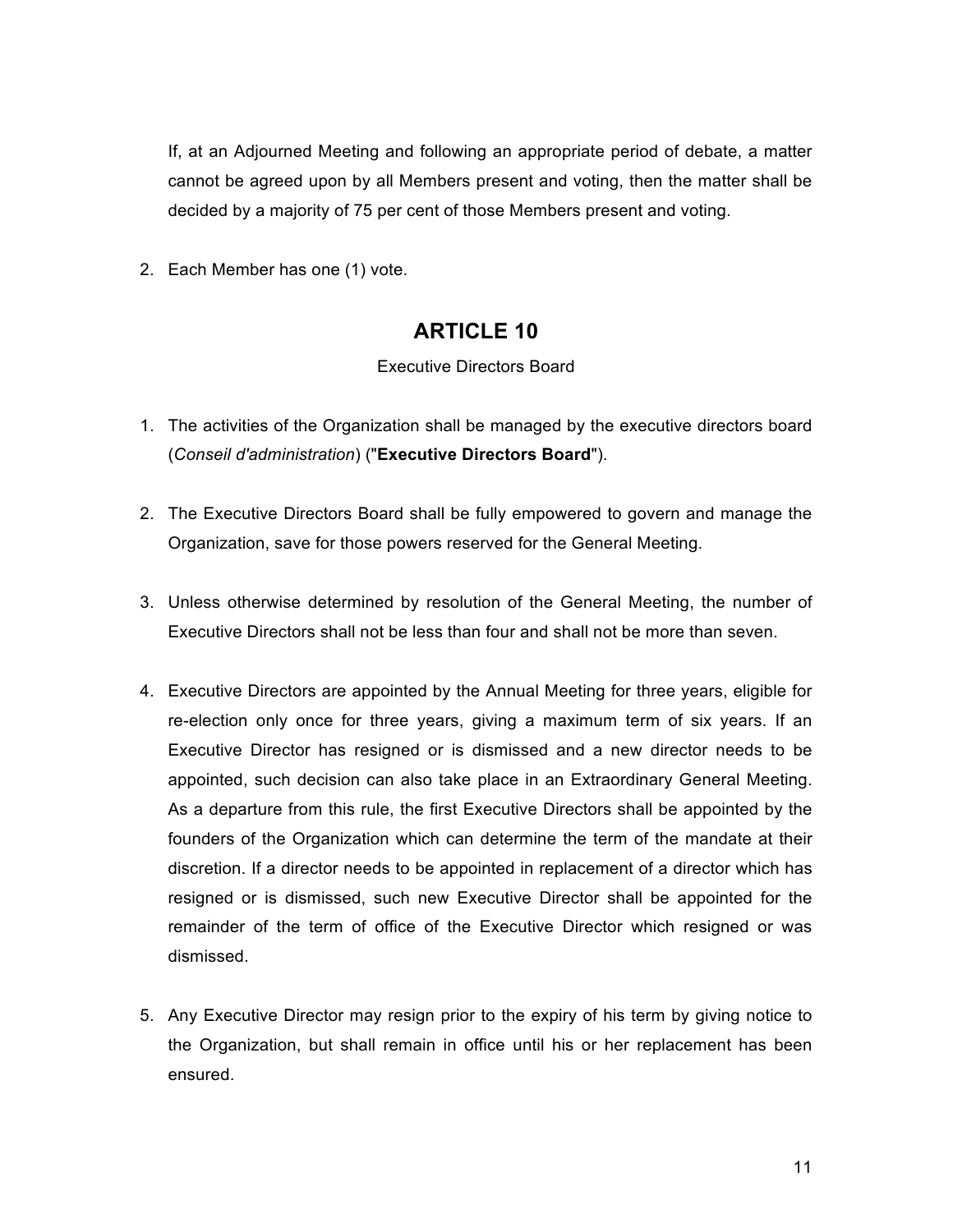- 6. An Executive Director may, and the Secretary General at the request of an Executive Director shall, call a meeting of the Executive Directors Board. Questions raised at a meeting of the Executive Directors Board shall, if possible, be decided with the unanimous consent of all Executive Directors present at such meeting. If consensus cannot be reached, then the matter shall be decided by a two thirds majority of those Members present and voting. Each Executive Director has one vote. An Executive Director may grant a power of attorney to another Executive Director for a meeting in which case he shall be deemed present at such meeting.
- 7. The presence of a simple majority of the Executive Directors shall constitute the quorum in order to validly deliberate and decide on the items on the agenda.
- 8. The Chairperson of the General Meeting shall also act as the chairperson of the Executive Directors Board. The chairperson of the Executive Directors Board shall preside at every meeting of the Executive Directors Board at which he is present.
- 9. An Executive Director shall not vote at a meeting of the Executive Directors Board on any resolution concerning a matter in which he has, directly or indirectly, a patrimonial interest or duty which conflicts or may conflict with the interests of the Organization.
- 10. The Organization is validly represented towards third parties or in justice by the Chairperson or, in his absence, the Vice-Chairperson or, if upon special mandate by the Executive Directors Board, by another Executive Director. The Executive Directors Board can mandate the Secretary General to validly represent and legally bind the Organization, with respect to all matters or only with respect to the daily management matters; such decision, if any, shall be published in the Belgian State Gazette. The Organization can also be validly represented by special proxyholders, acting within the limits of their authority.
- 11. The General Meeting may revoke the mandate of an Executive Director by unanimous vote of the Members present at the General Meeting (with exception of the Member which is linked to the Executive Director in question, if such link is existing). In addition, each Member may request the dismissal of an Executive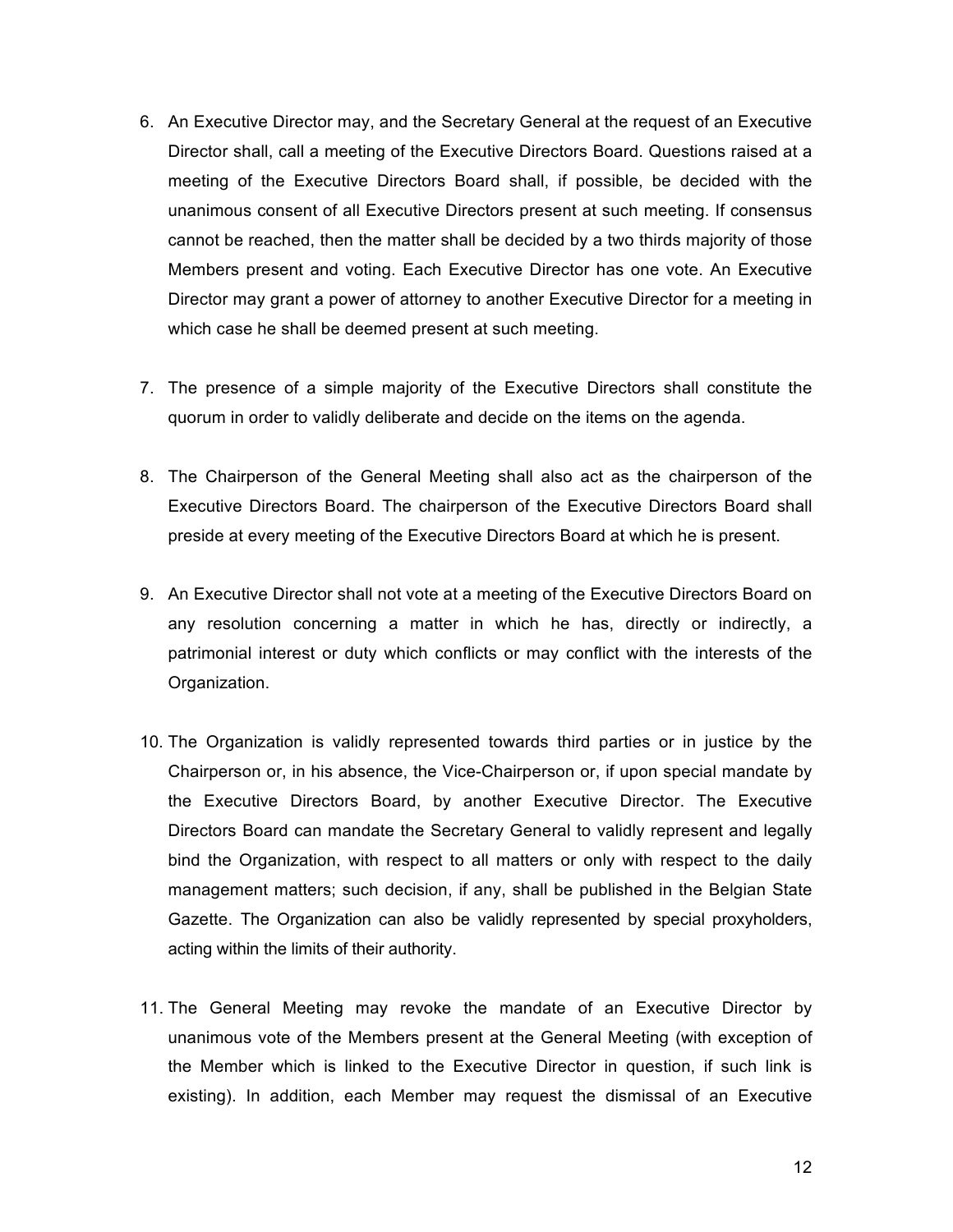Director in court, in which case the court shall decide whether there are any severe grounds as to dismiss such Executive Director. If the court decides that there are indeed severe grounds for dismissal, the Executive Director in question shall be dismissed by means of the court order.

## **ARTICLE 11**

#### Secretariat Office

- 1. Subject to these Articles of Association, the secretary general ("**Secretary General**") and other secretariat staff (constituting jointly the "**Secretariat Office**") are appointed or removed from office by the General Meeting. The procedure for advertising the posts, selecting candidates and appointing the staff of the Secretariat Office is set out in the Internal Rules.
- 2. The Secretary General shall be responsible for the administration of the Secretariat Office and shall support the policies of the Organization, implementing where appropriate the decisions authorized by the General Meetings and the Executive Directors Board. Specifically, the Secretary General shall:
	- (i) Implement policy and technical decisions taken by the General Meeting and the Executive Directors Board; perform any other tasks as assigned by the General Meeting or the Executive Directors Board;
	- (ii) Support the Members and the Executive Directors in preparing for plenary meetings, committees and workshops; prepare of draft agendas, co-ordinate invitation lists and publicizing any such events;
	- (iii) Prepare and distribute minutes of meetings (including but not limited to the minutes of General Meetings and meetings of the Executive Directors Board);
	- (iv) Support fund-raising efforts through preparation of proposals, arranging meetings, contacting potential donor associations, as directed by the General Meeting and the Executive Directors Board;
	- (v) Serve as a point of contact for external associations interacting with the Organization, responding to requests for information;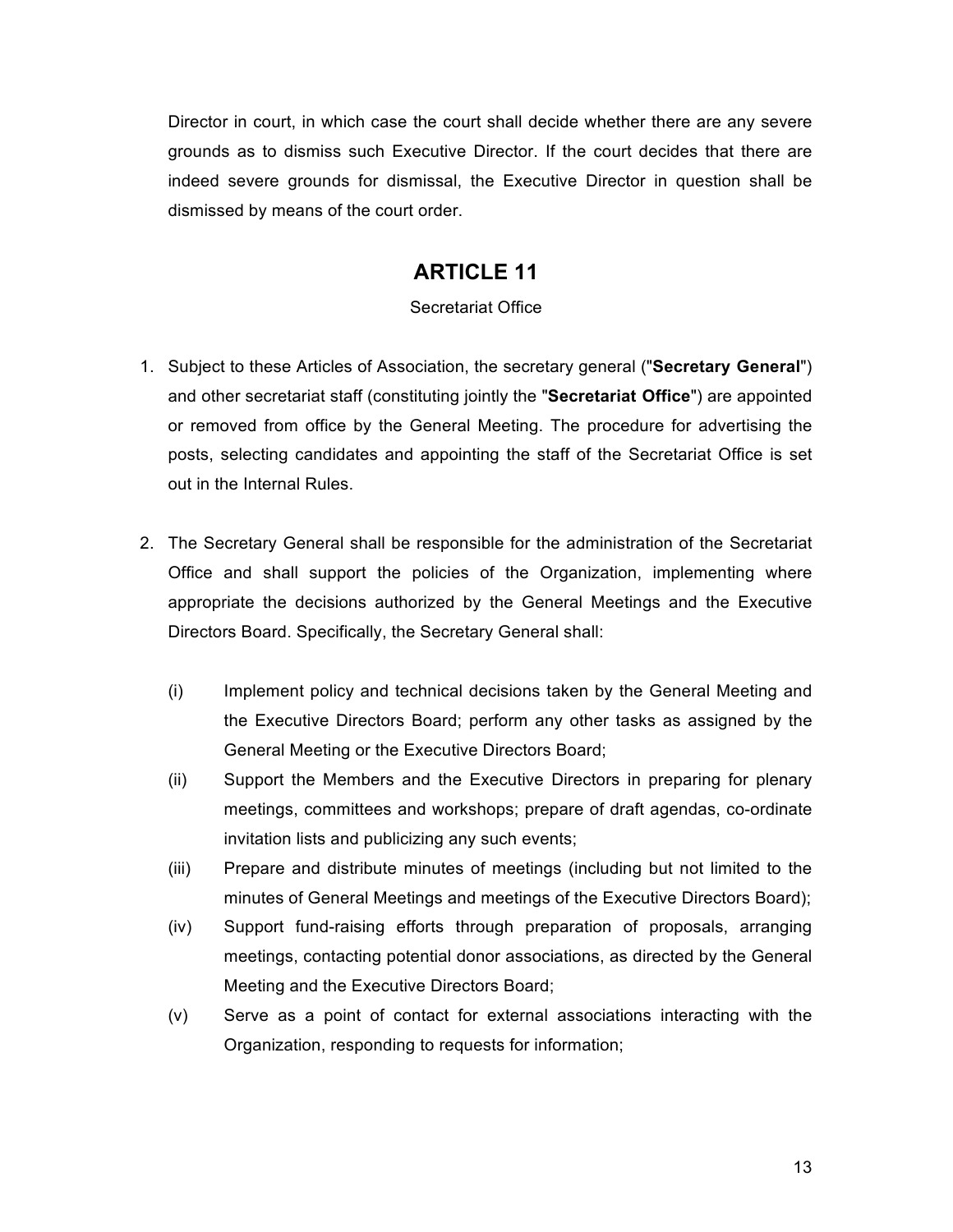- (vi) Represent the Organization or arrange for the Organization to be represented as appropriate at meetings, conferences and other events, as directed by the Executive Directors Board;
- (vii) Establish and maintain contact with major related European programmes and organizations and with related EuroGOOS bodies and regions to ensure upto-date knowledge and swift exchange of information;
- (viii) Manage the EuroGOOS website, as directed by the Executive Directors Board, and arrange for maintenance of the Organization's website;
- (ix) Preparation and circulation among the Members of status reports and news items through a combination of electronic and printed media;
- (x) Assist with the preparation, distribution and marketing of publications;
- (xi) Manage the Organization's budget and assist in the preparation of the Organization's accounts and the budget;
- (xii) Circulate the latest version of the Internal Rules among the Members;
- (xiii) Collect the membership contributions;
- (xiv) Participate in General Meetings and Executive Directors Board meetings;
- (xv) Report on his or her activities to the Executive Directors Board on a regular basis.
- 3. The Secretariat Office shall be located at the registered seat of the Organization.
- 4. The running cost of the Secretariat Office (including the salary cost of the Secretary General and the Secretariat staff) shall be covered by the membership contributions owed annually by the Members to the Organization.

Membership contributions – Other financing of the Organization

- 1. The running cost of the Organization (including the running cost of the Secretariat Office) shall be shared by the Members, by way of membership contributions, in the amount and manner provided for in the Internal Rules.
- 2. The Organization may attract external funding from international or EU bodies, institutions or organizations and it may also take and accept any gift of money,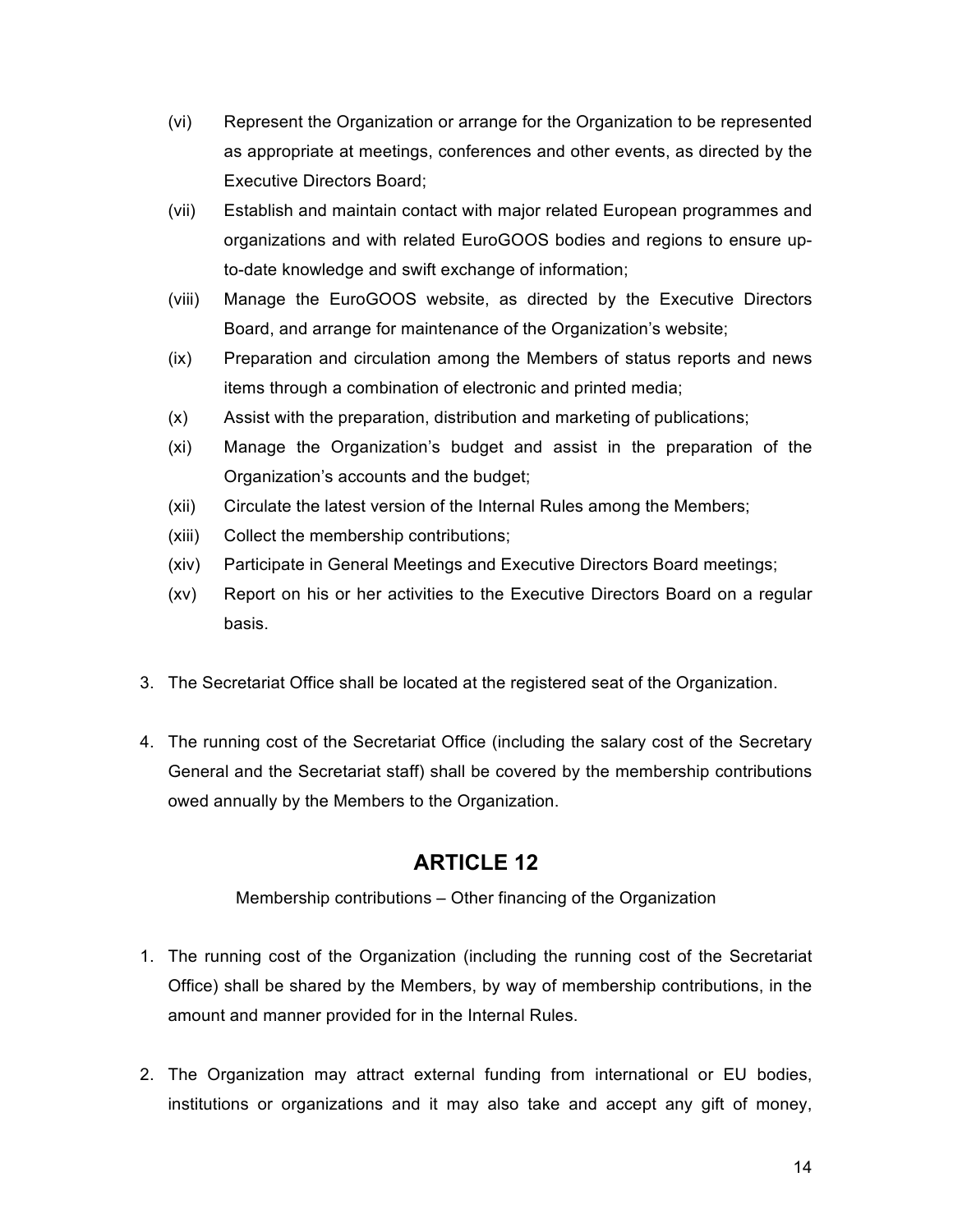property or other assets, in each case in furtherance of its purpose and in the collective interest of its Members, in accordance with the applicable laws.

## **ARTICLE 13**

Financial year – Annual Accounts

- 1. The financial year of the Organization starts on 1 January and ends on 31 December of each year. The first financial year starts on the date of incorporation of the Organization and ends on 31 December 2013.
- 2. The Executive Directors Board shall prepare the annual accounts of the Organization in accordance with the Act and implementing legislation (as amended from time to time). The annual accounts shall be presented to the Annual Meeting for approval within six months following the closing of the financial year and, to this end, must be communicated to the Members at least fifteen days prior to the date of such meeting.
- 3. The General Meeting may appoint one or several auditors to audit the financial position of the Organization and its accounts. The selection shall be made outside of the Members. The mandate of the auditor(s) is for one year and can be renewed by the General Meeting. The auditor(s) shall report annually to the Annual Meeting.
- 4. If at any time the Organization would be required pursuant to applicable law to appoint a statutory auditor, a statutory auditor (*commissaire*) shall be appointed by the General Meeting for a renewable term of three years among the members of the (Belgian) Institute of Statutory Auditors (*l'Institut belge des réviseurs d'entreprises*). If a statutory auditor is so appointed, the preceding subclause 3 shall cease to apply. The auditor(s) shall report annually to the Annual Meeting.

## **ARTICLE 14**

Co-operation with third parties

1. For the realization of its purpose, and where the General Meeting confirms doing so furthers the collective objectives of the Members of the Organization, the General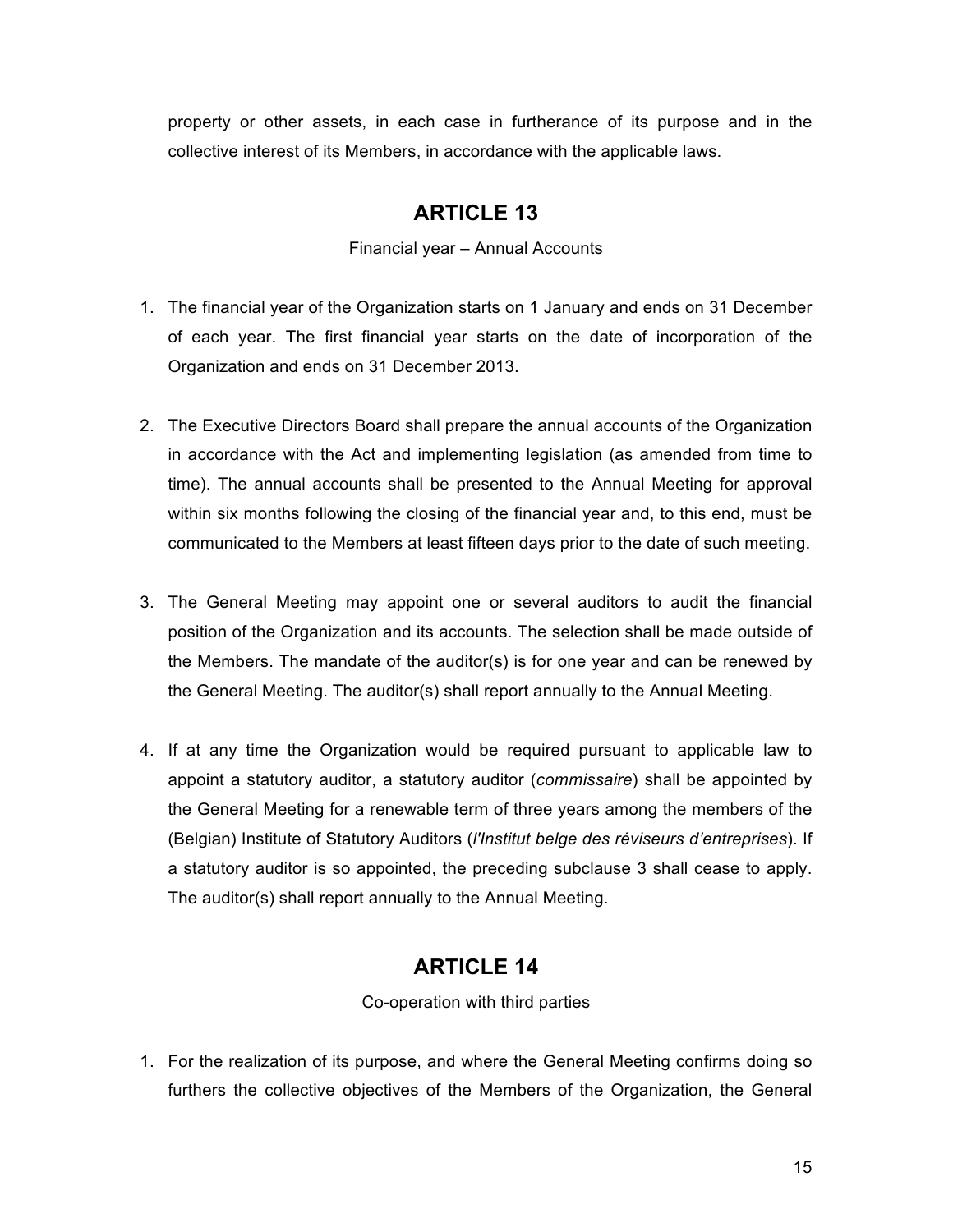Meeting may decide to establish a cooperation or to enter into contracts with third party entities outside the Organization. Any such co-operation or contract shall be properly documented in writing.

- 2. Each co-operation agreement shall specify rights and obligations of the Association and of the co-operating entity in the carrying out of the subject-matter of the cooperation. A representative of the co-operating entity may be invited as an observer (without voting rights) to the discussion of relevant points in the General Meetings.
- 3. The Organization shall be entitled, subject to confirmation by the General Meeting that doing so furthers the collective objectives of the Members of the Organization, to participate in consortia with Members and/or third parties, or otherwise to cooperate with Members and/or third parties, in the context of calls for proposals in respect of externally funded projects.

## **ARTICLE 15**

**Disputes** 

- 1. In case of a dispute between Members or groups of Members, maximum efforts shall be made to solve it amicably.
- 2. If the dispute cannot be settled amicably, any of the parties may decide, by written notification, the recourse to an arbitration procedure provided the dispute has not been brought already to an existing jurisdiction, unless one of the parties to such dispute is prohibited by law from participating in any arbitration procedure.

From the date of the notification, each party must choose one arbitrator within two months. The Chairperson appoints the arbitrators in case it has not been designated by the relevant party in due time or in case there are more than two parties. Within two months the two arbitrators shall designate a third arbitrator who will act as chairperson. If they fail to do so, the Chairperson shall appoint the third arbitrator. The arbitrators shall decide by simple majority on the dispute. They may not abstain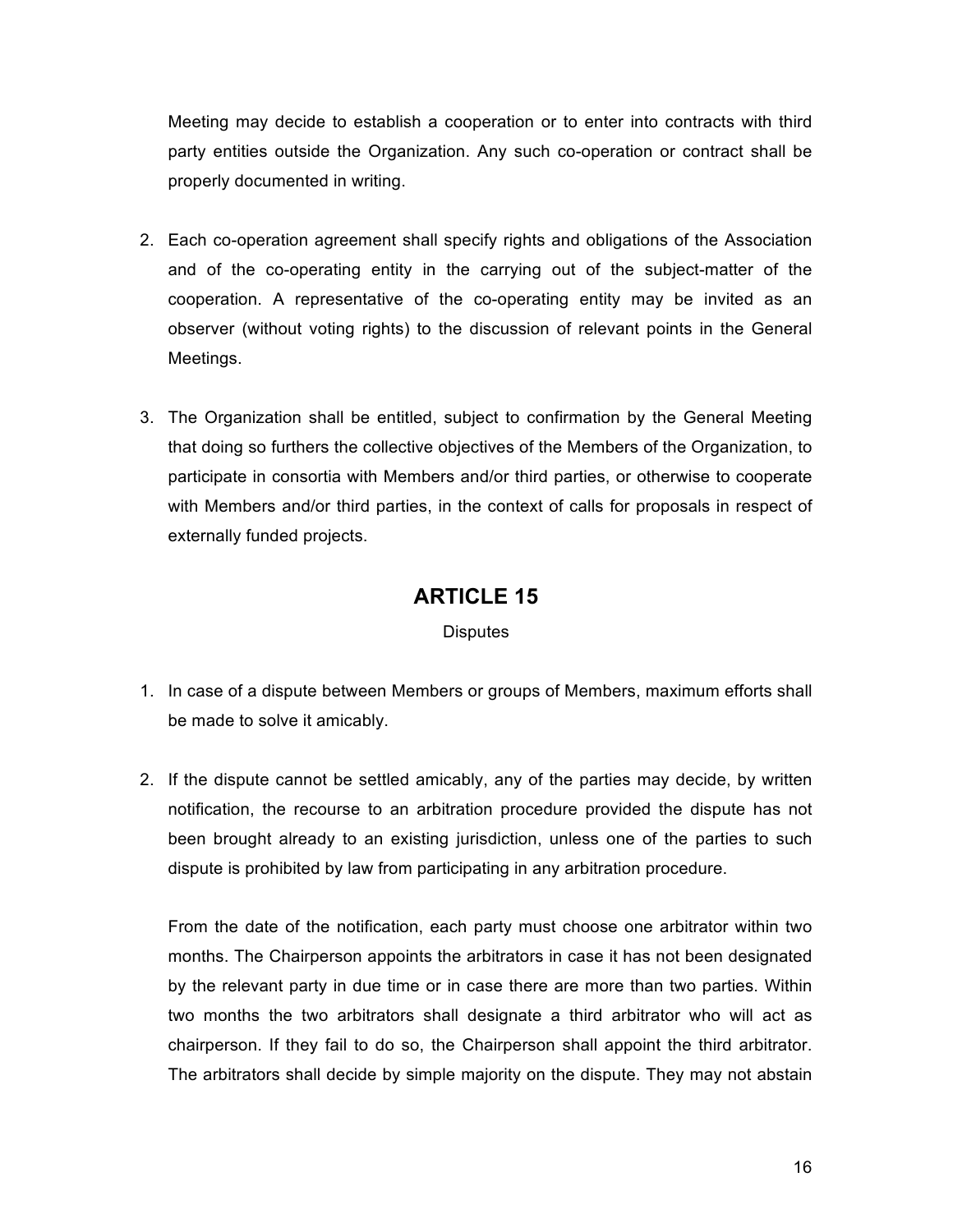from voting. The parties to the dispute shall be bound by the arbitral award. The cost of the arbitration procedure shall be borne equally by the parties to the dispute.

## **ARTICLE 16**

Entry into force

- 1. After the date on which the present deed of incorporation, including these Articles of Association, is signed by all founding Members, the present deed, these Articles of Association, and all other documents required by law and by the practice of the Federal Public Service of Justice, shall without delay be deposited with the Federal Public Service of Justice for the granting of legal personality to the Organization by Royal Decree, pursuant to which the Organization shall be deemed incorporated.
- 2. These Articles of Association enter into force on the date of the Royal Decree granting legal personality.

## **ARTICLE 17**

#### **Duration**

- 1. The Organization is established for indefinite duration.
- 2. The dissolution of a legal person that is a Member of the Organization shall not lead to the dissolution of the Organization, unless otherwise decided by the General Meeting with unanimity of votes cast of all other Members.
- 3. The General Meeting may decide to dissolve and liquidate the Organization with unanimity of votes cast of all Members. In such a case, the General Meeting shall decide on the appropriate arrangements in accordance with applicable law. After the decision to dissolve the Organization, the Organization should indicate on all documents prepared and sent by it that it is "in liquidation".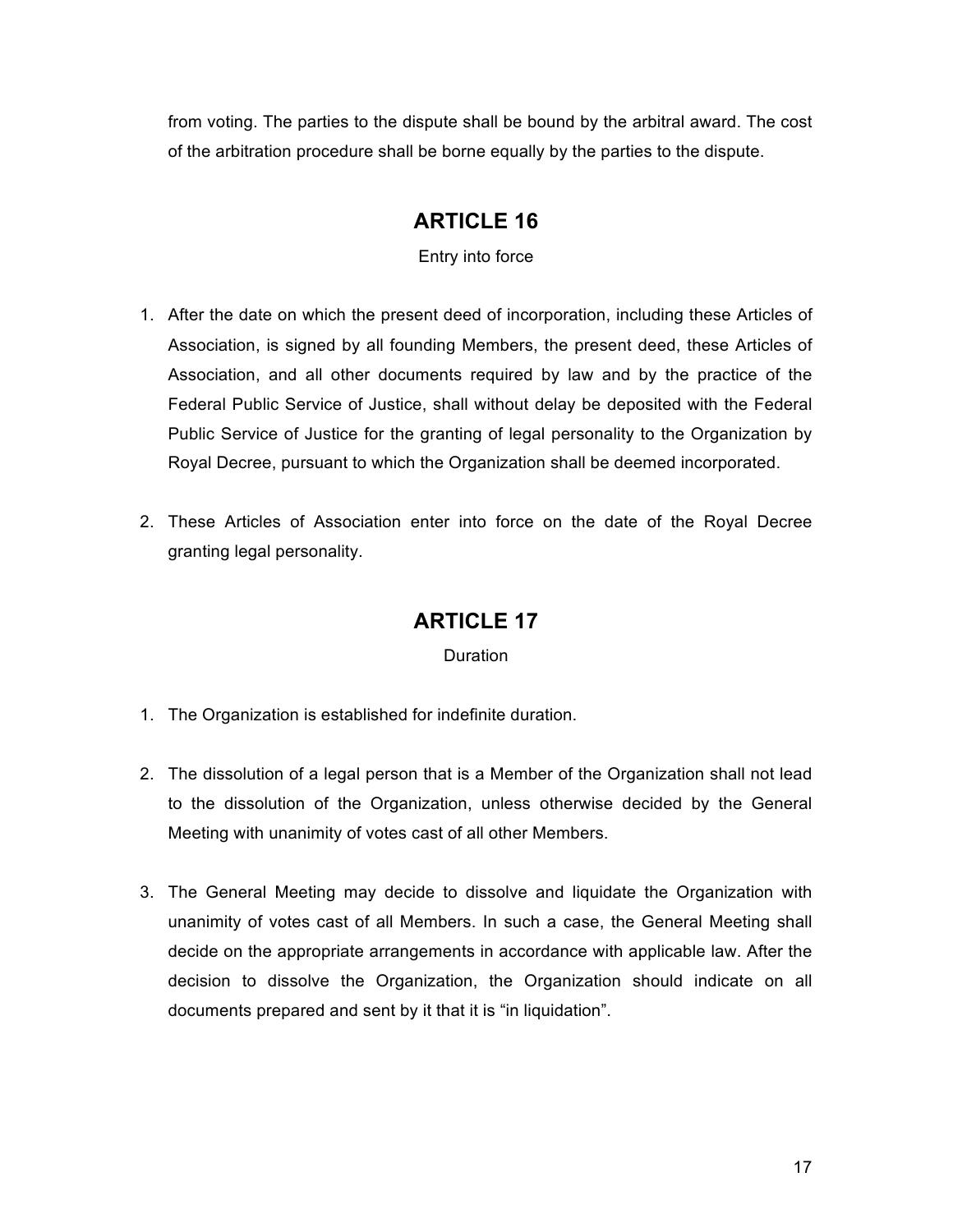4. The General Meeting shall appoint liquidators, establish their powers and decide how to allocate the liquidation surplus, which shall be transferred to another association having a purpose that corresponds to the aims of the Organization or, in the absence thereof, to another non-profit purpose.

## **ARTICLE 18**

#### Language

- 1. The official language of the Organization for Belgian legal purposes is French. English is the working language. All documents of the Organization which are prescribed by law, must be drafted in the French language.
- 2. The original text of these Articles of Association has been drawn up in French. An English translation shall be available. In the event that differences occur between the English language translation and the original French language document, the latter shall prevail.

## **ARTICLE 19**

#### Amendment

- 1. Any amendment to these Articles of Association shall be in writing and shall require unanimous consent of all Members at the General Meeting.
- 2. Amendment of the purpose and the activities of the Organization shall only be effective after approval by a Royal Decree in accordance with article 50, §3 of the Act. Amendments to the powers, the procedure of convocation and the decision-making of the General Meeting, the conditions on which the members are informed of its decisions, the conditions for making amendments to the articles of association, the dissolution and liquidation of the Organization and the allocation of the assets of the Organization, must be executed before a Belgian notary in accordance with article 50, §3 of the Act.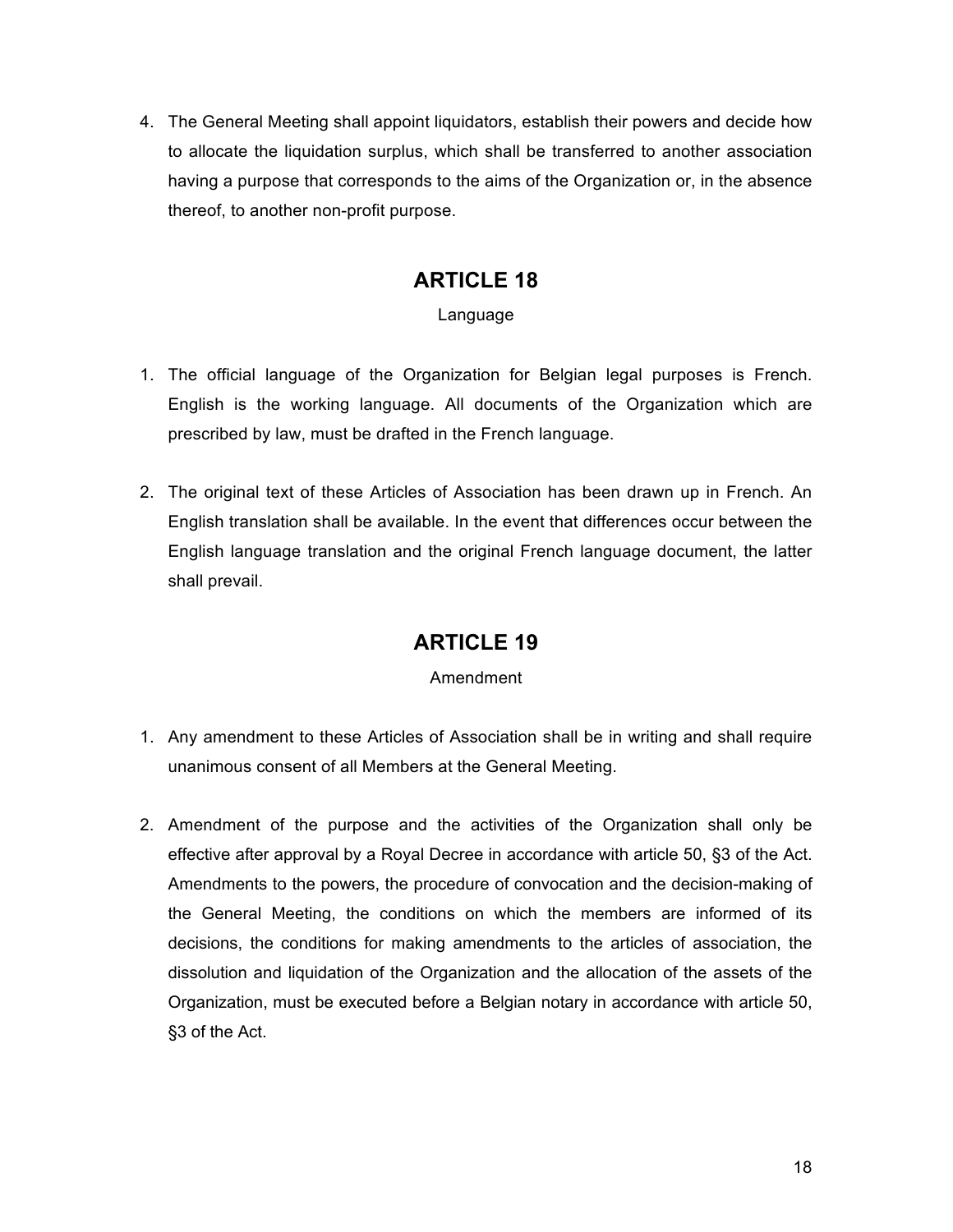#### Limited liability

- 1. The Organization is a legal entity with its proper assets and liabilities, separate from those of its Members, that may be employed and contracted solely for the achievement of the purpose of the Organization as defined in these Articles of Organization.
- 2. No Member may lay claim on the assets of the Organization, nor will any Member be held personally liable for the liabilities contracted by or action brought against the Organization.

## **ARTICLE 21**

#### Competent Court

1. The courts of the judicial district in which the Organization's registered office is located shall have exclusive jurisdiction to hear any disputes that may arise between the Organization, its Members, Executive Directors, Secretary General, statutory auditors and liquidators concerning the Organization's activities and the execution of these Articles of Association.

## **ARTICLE 22**

Final disposition

1. Everything that is not regulated by the present Articles of Association will be subject to the dispositions of Chapter III of the Act.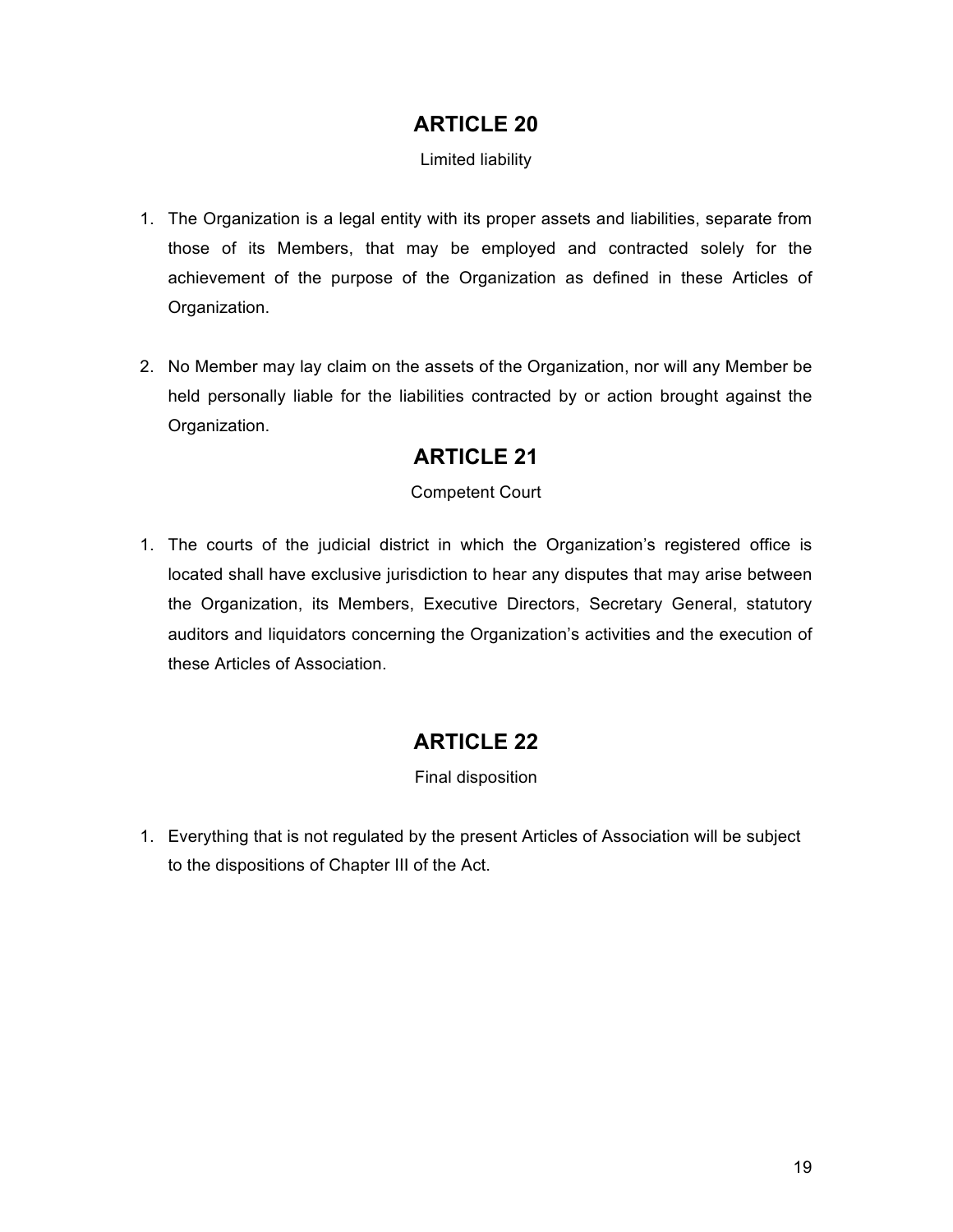#### **RESOLUTIONS OF THE APPEARING PARTIES**

#### **GENERAL MEETING**

The Articles of Association being established as mentioned hereabove, the general meeting has been convened immediately, which has decided to appoint as members of Executive Directors Board, Secretary General and as Chairperson and Vice-Chairperson:

- 1. For the Executive Directors Board:
	- a. **Prof. Dr. Dr. h.c. Peter Ehlers**, residing at Hans-Matthiessen-Strasse 24, 21029 Hamburg, Germany, born on 30 August 1943 in Flensburg, Germany, whose mandate shall take an end at the annual general meeting to be held in 2013. He cannot be re-elected as member of the Executive Directors Board.
	- b. **Mr. Johannes Harm Oterdoom**, residing at Archipel 1566, 8224GE Lelystad, the Netherlands, born on 23 November 1954 in Groningen, the Netherlands, whose mandate shall take an end at the annual general meeting to be held in 2015. He cannot be re-elected as member of the Executive Directors Board.
	- c. **Mr. Hans Erik Buch**, choosing domicile at Danish Meteorological Institute, Lyngbyvej 100, 2100 Copenhagen OE, Denmark, born on 18 January 1950 in Guldborgsund, Denmark, whose mandate shall take an end at the annual general meeting of 2018. He cannot be re-elected member of the Executive Directors Board.
	- d. **Mr. Michael James Bell**, residing at Sherbrooke, Elsdon Lane, West Hill, Ottery St Mary, EX11 1UB, United Kingdom, born on 15 April 1961 in Banstead, United Kingdom, whose mandate shall take an end at the annual general meeting to be held in 2013. He can be re-elected as member of the Executive Directors Board.
	- e. **Mr. Pierre Yves Le Traon**, choosing domicile at 810 Rue Hermès, Parc Technologique du Canal, 31520 Ramonville, France, born on 13 June 1962 in Saint-Germain-en-Laye, France, whose mandate shall take an end at the annual general meeting to be held in 2013. He can be re-elected as member of the Executive Directors Board.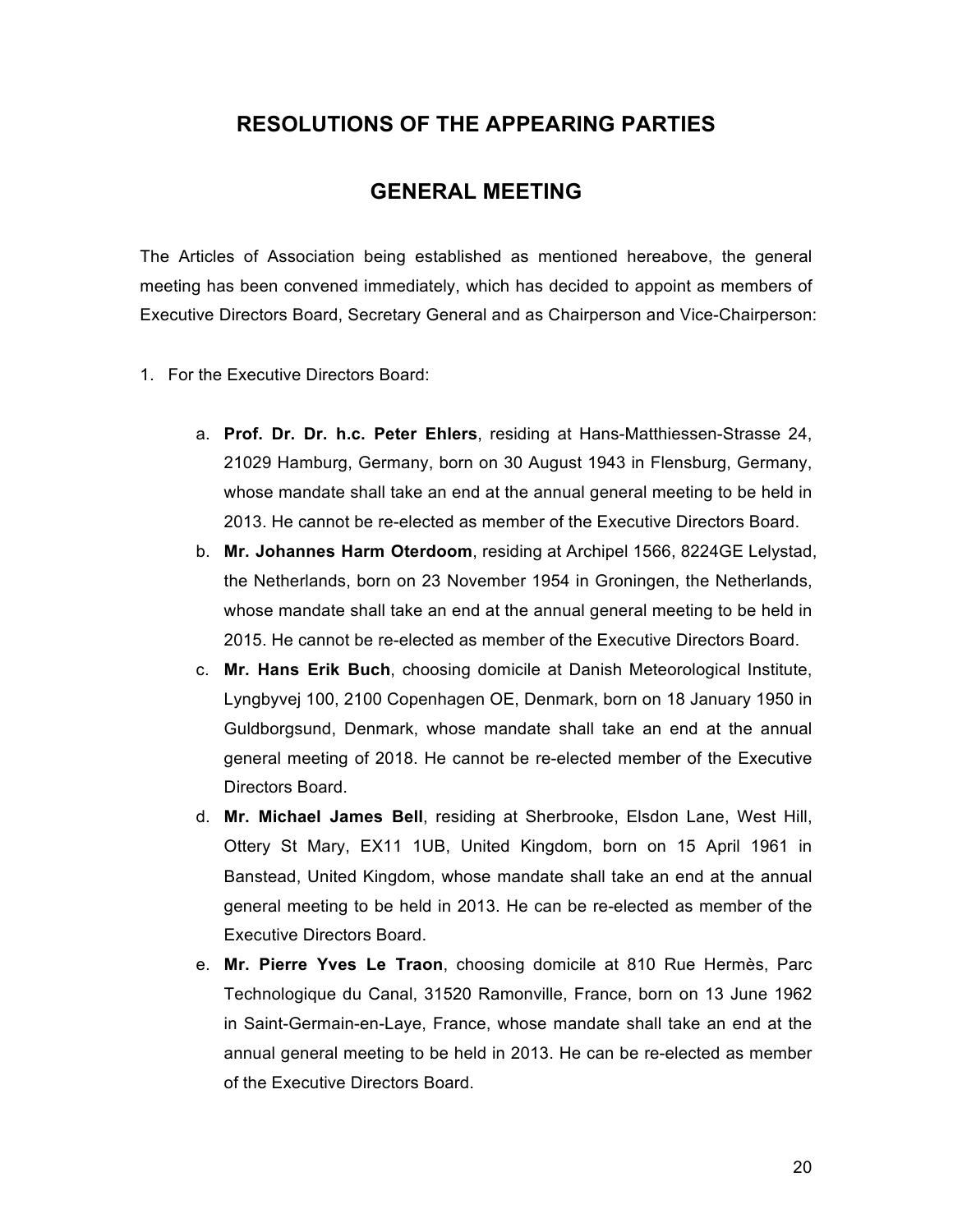- f. **Mr. Alessandro Crise**, choosing domicile at Istituo Nazionale di Oceanografia e di Geofisica Sperimentale, Bgo Grotta Gigante 42/c, 34010 Sgonico, Italy, born on 14 August 1952 in Trieste, Italy, whose mandate shall take an end at the annual general meeting to be held in 2015. He cannot be re-elected as member of the Executive Directors Board.
- g. **Mr. Johnny A. Johannessen**, choosing domicile at Nansen Environmental and Remote Sensing Center, Thormoehlensgate 47, N-5006 Bergen, Norway, born on 9 December 1953 in Bergen, Norway, whose mandate shall take an end at the annual general meeting to be held in 2013. He can be re-elected as member of the Executive Directors Board.
- 2. As Secretary General:

**Mr. Konstantinos Nittis**, residing at Ipsilandou 31, 17455 Athens, Greece, born on 11 March 1964 in Athens, Greece, whose mandate shall take an end at the annual general meeting to be held in 2017. He can be re-elected as Secretary General.

3. As Chairperson:

**Prof. Dr. Dr. h.c. Peter Ehlers**, residing at Hans-Matthiessen-Strasse 24, 21029 Hamburg, Germany, born on 30 August 1943 at Flensburg, Germany, whose mandate shall take an end at the annual general meeting to be held in 2013. He cannot be reelected as Chairperson.

4. As Vice-chairperson:

**Mr. Hans Erik Buch**, choosing domicile at Danish Meteorological Institute, Lyngbyvej 100, 2100 Copenhagen OE, Denmark, born on 18 January 1950 in Guldborgsund, Denmark, whose mandate shall take an end at the annual general meeting of 2013. He cannot be re-elected as Vice-chairperson.

The General Assembly also decides to not appoint a statutory auditor since the Organization will not meet the size criteria as set forth by the applicable law and that the first financial year of the Organization shall take an end on 31 December 2013.